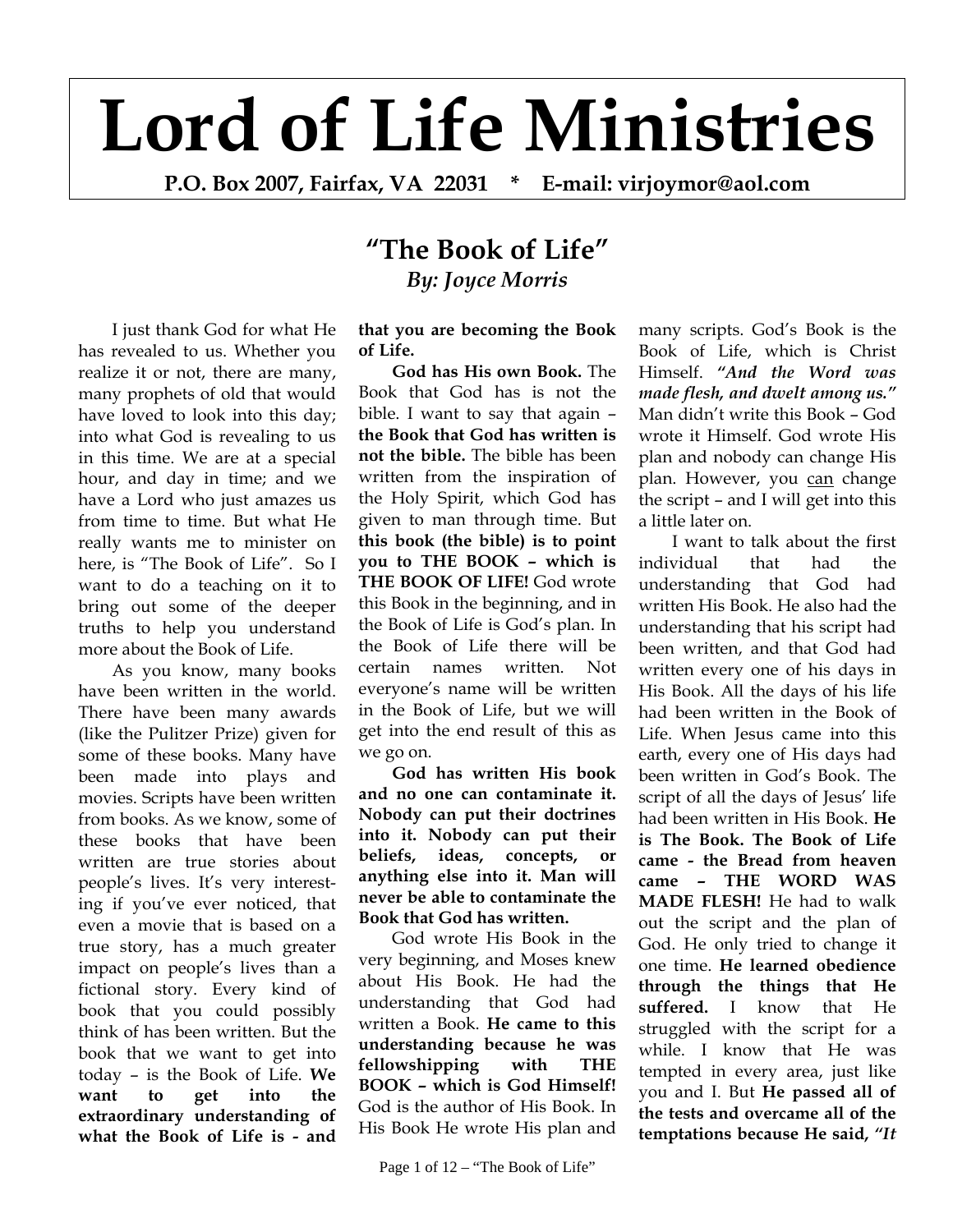*is written …"* **- it is written in my Father's script - it is written in my Father's plan – I cannot do that – I cannot yield to my selfwill – I will not change the script – I will not change the plan – I must follow the plan of God, because I came to do the will of my Father.** 

The interesting part of this is that He was destined - and no one could change His destiny. Nobody could change His script. The only individual that could have changed it is Jesus Himself. But He yielded to what God wanted Him to do. No one could change His destiny – and no one can change your destiny except you.

So here He is – The Book. Each day of His life was unfolding. Every thing that God had written in the very beginning was unfolding. His days were unfolding. His experiences were unfolding. Each day and each experience took Him from one place to another – all the way to the cross. He followed the script; He looked at it; He understood it; and He began to yield to the Father and to walk out that script. He began to walk out the plan of God.

The only time that Jesus had a hard time with God's script, was in the Garden of Gethsemane when He saw what He had to go through on the cross. And that is when He spent time in prayer crying out to God, *"Saying, Father, if thou be willing, remove this cup from me: nevertheless not my will, but thine, be done."* Again He yielded to God; seeing what He was going to go through.

In Hebrews 12:2, it says, *"… who for the joy that was set*  *before him endured the cross."* He endured the cross because of the joy that was set before Him – because He had the understanding that as He fulfilled the script and walked out God's plan each day of His life – He wasn't going to be just one Book – He would go on to become many Books! When they killed Him, they thought that they were getting rid of The Book. But they couldn't get rid of the script that God had written. No man can stop it. Jesus could have stopped it in the Garden of Gethsemane, but He yielded to the Father, and said, *"not my will, but thine, be done."* Again, He did not yield to His self-will, but He yielded to the will of God, to bring a fulfillment to the plan of God and the script that had been written for Him. No one could change Jesus' destiny except Jesus. But He didn't change it - He fulfilled it by walking it out.

But even after all this, His life still wasn't over. The Book wasn't finished yet. He wasn't the man Jesus anymore, but if you can understand: here He is – the Book of Life walking in the earth. Everybody was reading the Book of Life. They were looking at the Book of Life everyday, and they saw what was in it. What they saw was God. This upset and angered many people. They hated The Book, because it was against their book. It was against their lives and what they believed in. It was against their governments, their religions, and every thing that they stood for – because they loved death more than they loved life!

Jesus said in John 3:19, *"And this is the condemnation, that light is come into the world, and* 

*men loved darkness rather than light, because their deeds were evil."* In Matthew 4:16 it says that, *"The people which sat in the darkness saw a great light."* They saw The Book coming and it had light and life in it. The very life of God was walking and moving in Christ! And God was enjoying every bit of it. He said, **"I finally have an individual that is yielding to my will, my plan and my script. He is looking at my script each day. He is waiting upon the Holy Spirit to direct His path, so that He can walk out what I wrote from before the foundation of the earth."**

When Jesus looked within in the Garden of Gethsemane, He saw that God had written before the foundation of the earth that the Lamb would be slain. It had already been written - but until that time Jesus didn't have the full picture or understanding of what was going to happen on the cross. He had known it, He understood it, and He saw it take place – before the foundation of the earth because the Father had showed it to Him. But the man Jesus had lost the full understanding of this event when He came into His body.

In the Garden of Gethsemane He came into the full realization of what was going to happen to Him on the cross. He saw what He would suffer; the hate and rejection that would come against Him – but He did not want to miss the script and what God had written - He had to walk it out and fulfill this part.

God showed Him in the Garden of Gethsemane that He was not going to die, but that He was coming into a higher place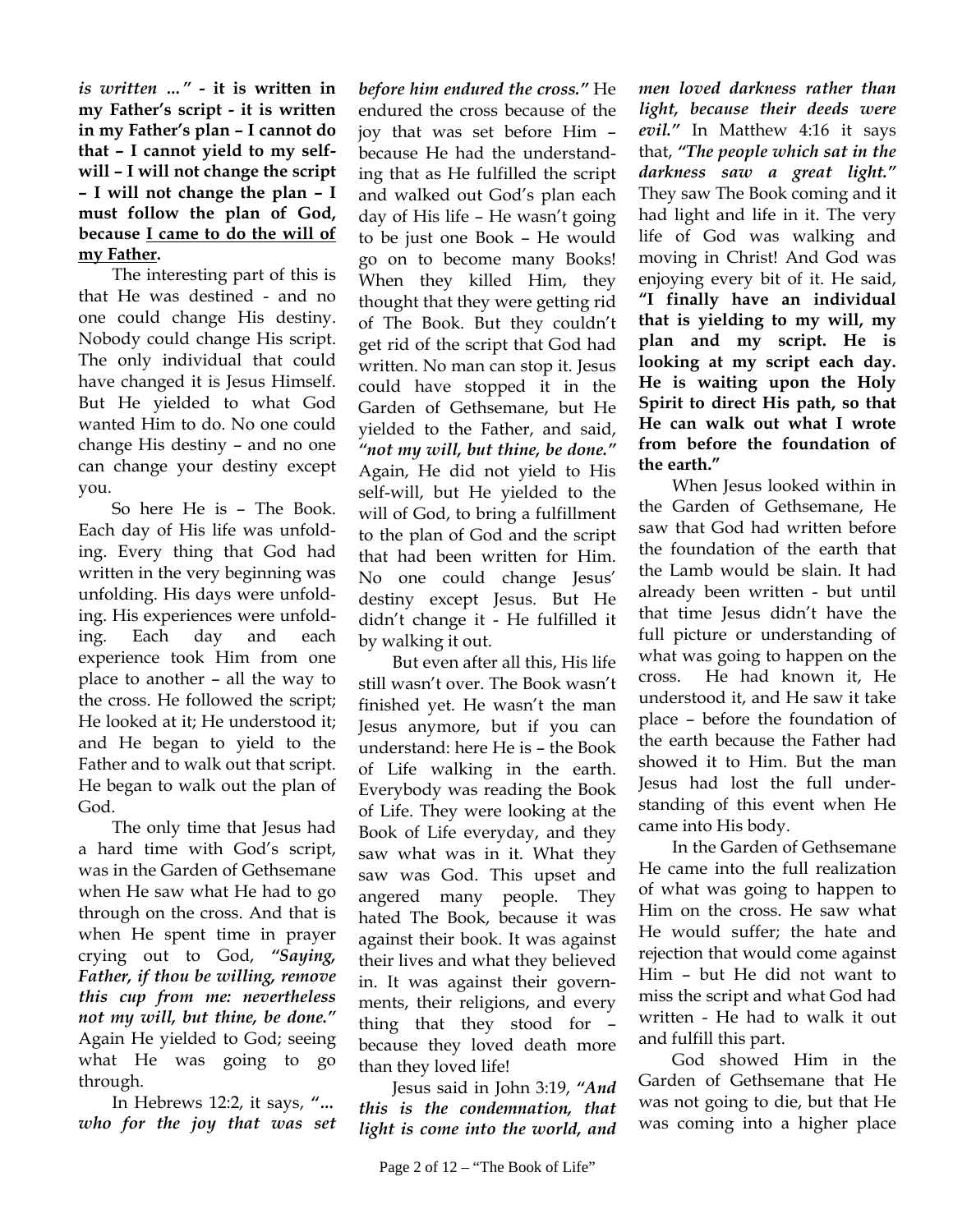(realm or state of being). He showed Him that He was going to bring the entire creation back into THE BOOK! This is the reason why He knew He had to fulfill the script. He also knew that it wasn't the end of THE BOOK. He knew that His life would continue throughout eternity in the hearts and lives of many people.

They thought that they had gotten rid of Him. But He came back on the day of Pentecost, and the Book of Life began to enter into many men - a many membered corporate body - THE BOOK OF LIFE in men. God gave men scriptures to point people to the Book of Life – and the Book of Life, is Jesus Himself! He is the first man to fully walk out the divine plan of God.

In Revelations chapter 5, if you remember there was an angel that had a Book. The Book had seven seals, and no man could open this book. It says, *"And I saw in the right hand of him that sat on the throne a book written within and on the backside, sealed with seven seals. And I saw a strong angel proclaiming with a loud voice, Who is worthy to open the book and to loose the seven seals thereof? And no man in heaven, nor in earth, neither under the earth, was able to open the book, neither to look thereon."* But I want to tell you, there was one that could open it and it said that He was the Lamb that was slain! The Book and the seven seals, are the Sons of God that God had written before the foundation of the earth. The seven seals are the perfection and completeness we are to come into, in God. God wrote this

script; and He wrote your script in the very beginning.

**Jesus was the only one worthy** to open up The Book and the seven seals, **because He had walked out and fulfilled all that God had written.** After He opened the seven seals, why do you think that it talks about those that have been redeemed by the blood of the Lamb; and that He has made them kings and priests to rule in the earth? Because He is talking about the **"Overcomers." The "Overcomers" are the Sons of God!** He is talking about the individuals that will overcome, and be perfected in every area of their life. This is why it is called the "Seven Seals" – 'seven' means, completeness and perfection.

So in the Book that Jesus opened up, were the scripts that God had written for God's Sons. **He wrote it in the very beginning**. I hope you can hear what I am saying. **He wrote all the days of your life, in The Book of Life, in the very beginning** – **before the foundation of the earth**. He wrote everything that you would experience in your life, to bring you to the point where you are **in Christ now!** And all of these experiences that God wrote for you to walk out, were to work The Book of Life into you **– so that you would become The Book of Life.**

This is the reason why Jesus said in John chapter 6:54,56, *"Whoso eateth my flesh, and drinketh my blood, hath eternal life; and I will raise him up at that last day… He that eateth my flesh, and drinketh my blood, dwelleth in me, and I in him."* He knew that *"to eat of His flesh"***,** 

**means, to eat of The Book of Life**; and that **The Book of Life is within - where man can't contaminate it; he can't touch it – and it is God Himself. He has written it! Every time you go within and seek God for His divine counsel; instruction; and understanding - you are reading and coming into the understanding of what He had already written before the foundation of the earth. He is enlightening it to you so that you can walk it out!** 

**This is the reason why He keeps telling us to go within. As you go within and tap into the Book of Life (the Word and the Spirit), the Book of Life (the Holy Spirit) will take you into the bible and use it to confirm what you just found in the Book of Life.** 

So Revelations chapter 5 tells us that Christ was the only one that could open the Book of Life because He had walked it out. He walked out God's script and God's plan. Even in the natural, when an individual writes a play, he spends a long time thinking it through. I don't know how long God spent thinking about His plan. I have no idea what it entailed, His plan is so awesome!

Not everyone's name is written in the Book of Life – but in the end everyone will come into the Book of Life. It says that **everything came out of God, is going through God, and will go back into God** (Colossians 1:16- 20, Romans 11:36). In the natural, there are a lot of people that like to try and change their script. They think that their ideas are better than God's script for them. This is also what some of God's Sons have done. They have changed the script somewhat,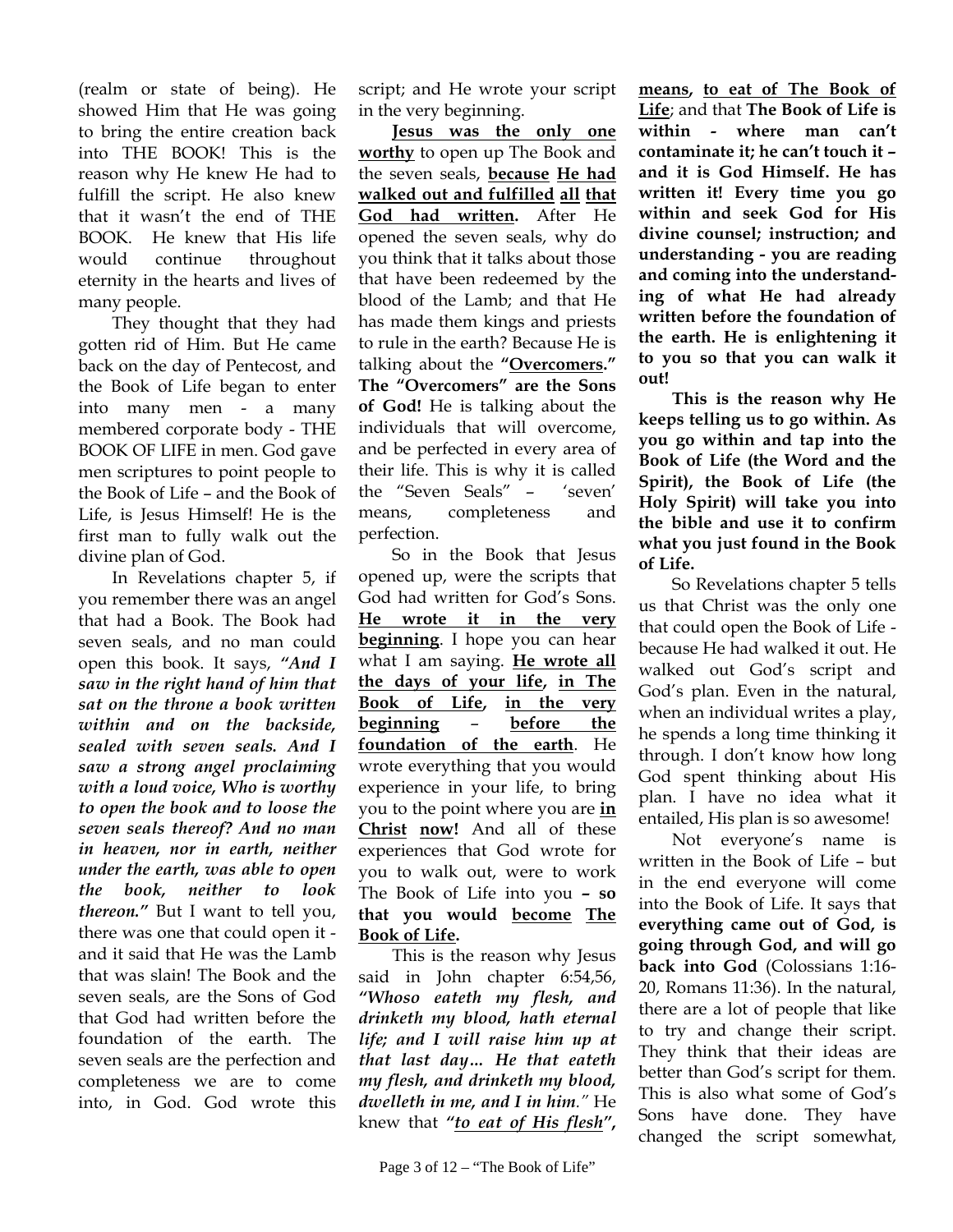because they still want to hang on to some of their self-will.

I want to share something with you that God spoke to me a long time ago. He said, "Joyce, **I am the author and finisher of your faith. I am the author of your book – I wrote it. I wrote your book, and in the book I wrote all of your days and all of your experiences. I am the author and the finisher of your faith."** He said, that, **"When you do not want to yield to The Book, and you try to change the script by doing your own thing – you will have no joy. You will have no peace; you will be confused; you will be tormented in your mind – because you chose to walk out of the script and do your own thing."** But He said, **"I will correct you. And until you choose to yield to The Book again, you may go through some hard things."** 

Do you understand what I am saying? God has a plan for every one of you, and His plan is perfect. **There are no flaws in God's plan. All of your days have been written in His Book. It was planned before the foundation of the earth**. As you walk in His plan and read His script – you will always know when you are in His will, because you will feel that oneness between you and Him. When you have His peace in your mind, you are walking out the script. In His plan are so many experiences for you to have in Christ - both joyful and sad – but all of these experiences are working the Book of Life into you.

He began to show me, that if I fall because of disobedience and not wanting to yield to His plan and script - He would have to deal with me and spank me. If I

am really His Son then He will chasten me. But if I'm not His Son, then I am a bastard – and if I'm a bastard, then He won't do anything. Do you understand this? If the Lord spanks (chastens) you – it is a good thing.

When you get back in the script, there is a flow that takes place between you and the Lord. When you are yielded to Him, you don't have to think about what you are going to do today - God's thoughts flow into your mind and you just go with the flow. When you are yielded to Him and go with the flow, you automatically walk out the script that He wrote for you.

When other thoughts come into your mind that are not from the God, there will be a little check and uneasiness (to correct you) in your mind. If you choose to do it anyway and yield to those thoughts - you walk right outside the Book of Life. There is no peace. There is no rest. There is no joy or love. There is no life! And if there is no life in it, then you know you are not walking in God's script. The Book of Life is only life – and His life swallows up the death! You need to let go of all the lifeless garbage that pulls on you, and eat from the Book of Life.

When you start walking in God's script and plan – the life within will swallow up the death. It will swallow up any darkness. It will swallow up everything in you that is not like God. God will swallow you up in Him – in the Book of Life. You need to understand that **you are here to be the fulfillment of God's plan.** You are not here for your own purpose - you are here, and are called for His purpose. God's

purpose is for His plan to be fulfilled in this day, and in this hour!

God knew that we couldn't do it ourselves. This is the reason we have the water baptism and the baptism of fire. God is burying and consuming the beast. It's either fire now or fire later.

The Lord began to show me, that those who are not written in the Book of Life, are those that worship the beast. What is the beast? The beast is their self-will. These are individuals who refuse to yield to the will of the Lord. So God said that He is going to cast them into the Lake of Fire.

The Lake of Fire is for the fearful and the unbelieving. The Lake of Fire is a place of purification, and they will have to be purified before they can come into the Book of Life. You see nothing can come into the Book of Life that will contaminate it.

Do you know that Moses' name was written in the Book of Life? **Moses knew about The Book.** And it upset him to no end, that Israel disobeyed God and built the golden calf. It upset him that they began to worship things, and that all those people were destroyed. He wept before the Lord. And in Exodus 32:30-33, *"…Moses said unto the people, Ye have sinned a great sin: and now I will go up unto the Lord; peradventure I shall make an atonement for your sin. And Moses returned unto the Lord, and said, Oh, this people have sinned a great sin, and have made them gods of gold. Yet now, if thou wilt forgive their*

*sin--; and if not, blot me, I pray thee, out of thy book which thou hast written. And the Lord said unto Moses, Whosoever hath sinned against me, him will I blot*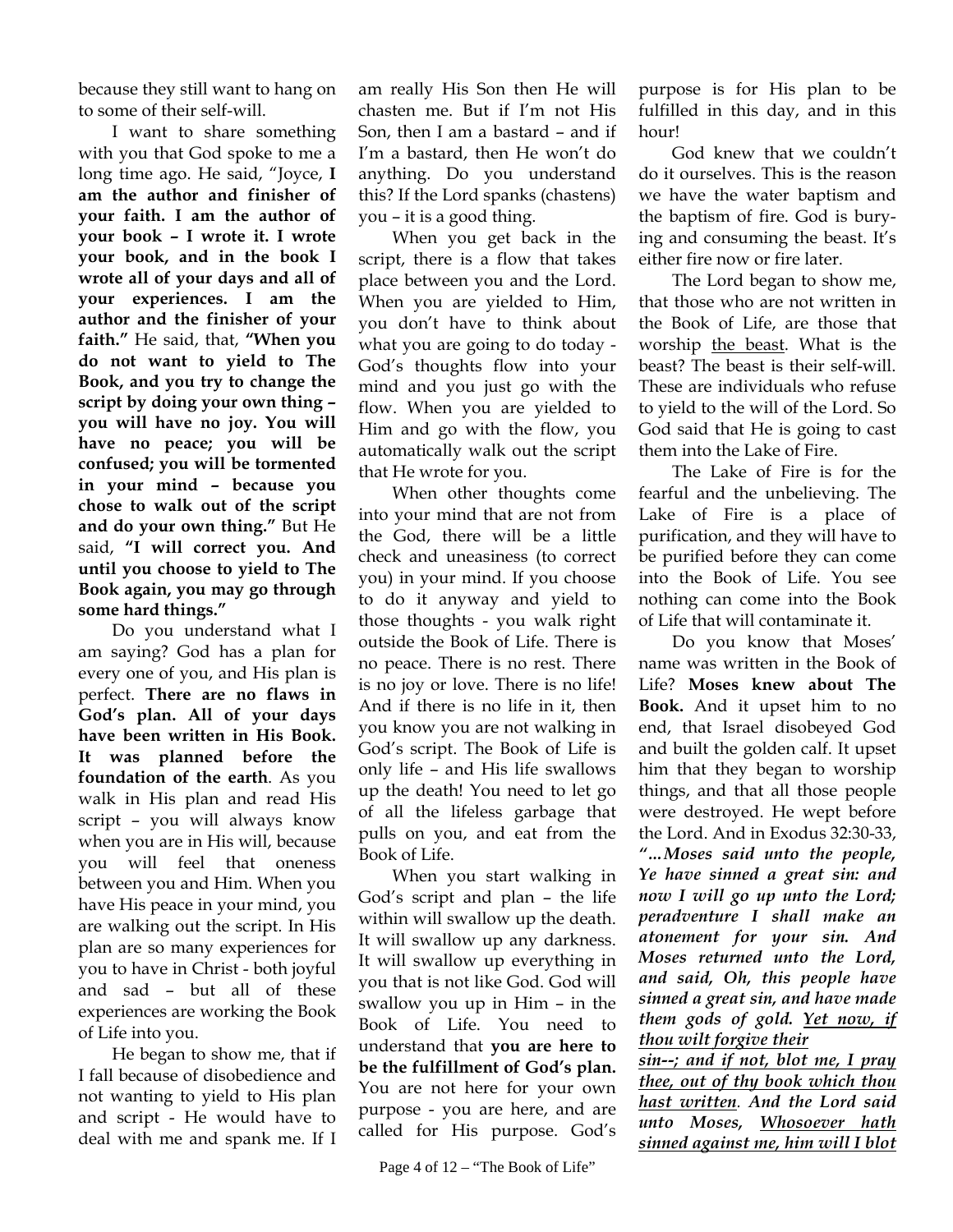*out of my book."* He thought that if God would blot his name out of the Book of Life, that it would make an atonement for these people. So God told him, the only ones that He would blot their names out of the Book of Life, are those who sin against Him.

Now we know that God gave Moses a book; and that the book that Moses had was the law. We also know that the law (the law of sin and death) could not go into the Book of Life. God changed His plan a little bit, but wrote this change in His plan - in the beginning. He wrote out everything that He planned. It was in God's plan to give the law to Moses, and for the law to be given to the people. He did this to show man that he couldn't keep the law. He did this to bring in something better. He did this **knowing that He would bring in something better**. It was in His plan to change what He had done.

In Colossians 2:14 it says, *"Blotting out the handwriting of ordinances that was against us, which was contrary to us, and took it out of the way, nailing it to the cross."* Wow, think about that for a minute. He blotted out all the handwriting (His handwriting) of the ordinances (the law – the law of sin and death), through Jesus. How did He blot them out? He blotted them out when Christ went to the cross. He fulfilled the law, and blotted them out!

**God literally blotted out (erased) some of the things that He wrote.** 

**He had written in His book that He was going to bring in the law of Moses. This was in His plan. But He did not intend to** 

## **bring the law (the law of sin and death) into the Book of Life – so He brought the Book of Life to consume the book of the law!**

 Some people still don't get it. They don't understand that **the Book of Life came - and blotted out (by fulfilling) the law - on the cross!** People are still trying to raise up Moses' tabernacle in religion today. They are still trying to put people under the law of the letter. They are still trying to keep all those laws, and the do's and don'ts. They don't understand – that **GOD CHANGED HIS SCRIPT through JESUS! Through Jesus, it changed on the cross!** 

I don't know about you, but knowing this gets me so excited! I said, "God this makes me want to walk in your plan more than ever. I want to be like Paul. Paul got a hold of this thing and He was caught up into the third heaven." And I want to tell you, when Paul was caught up in the third heaven – he was caught up in the Book of Life that was within him – it happened in his mind. He took a look into the Book of Life and saw things that he couldn't speak of at that time. He couldn't even write them down.

Do you know that Jesus (**THE BOOK OF LIFE**) did so many things when He walked on the earth – that it says, *"…if they should be written every one, I suppose that the world itself could not contain the books that should be written."* Now that's something to think about. And when you think about it - all the books of the world cannot contain all the things He has done in, and through you.

*"Blotting out the handwriting of ordinances that was against us, which was contrary to us, and took it out of the way, nailing it to the cross."* So He nailed the law of Moses to the cross. Then Ephesians chapter 2:15 says, *"Having abolished in his flesh the enmity, even the law of commandments contained in ordinances; for to make in himself of twain one new man…"* God said man can't do it, so I'm going to do it. I'm going to make a new man. Where there has been two men, I'm going to break down the middle wall of partition between us, to where there's not going to be two men anymore. There is only going to be one man in the earth. There have been two men in you, and this is the reason God is dealing with you, because you are going to come forth as one new man. Those two men have been Adam. The first man Adam (which is your self-will) and the second man Adam (a quickening Spirit), which is the Christ (Spirit of God).

Colossians 2:14 said,

 In Revelations 13:8 it says, *"All them that dwell upon the earth shall worship him, whose names are not written in the book of life of the Lamb slain before the foundation of the world."* Meaning, all of those who worship the beast (self-will) – their names are not written in the Book of Life, of the Lamb slain before the foundation of the world.

In Revelations 17:8 it says, *"And the beast that thou sawest was, and is not; and shall ascend out of the bottomless pit, and go into perdition: and they that dwell on the earth shall wonder, whose names were not written in the book of life from the*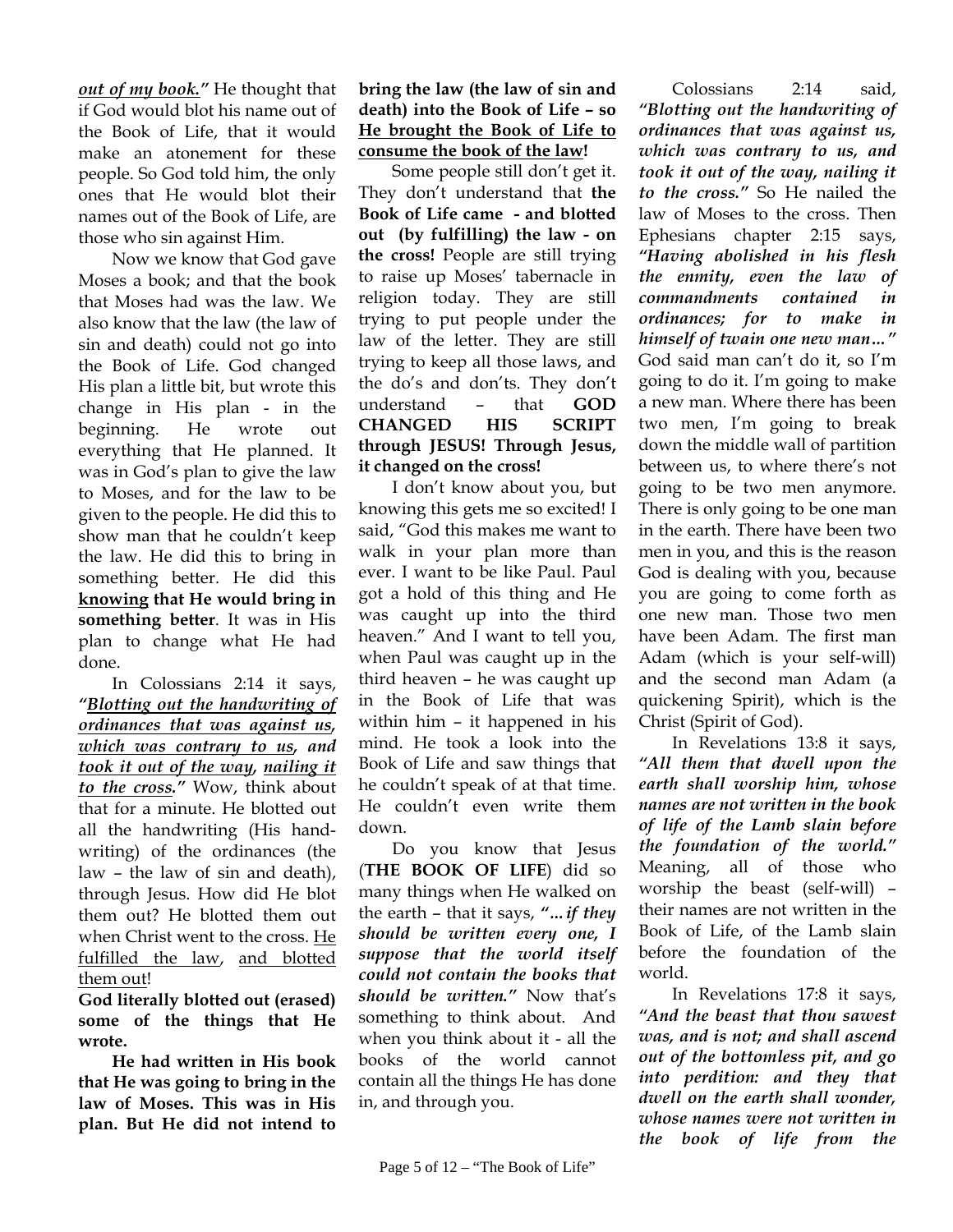*foundation of the world, when they behold the beast that was, and is not, and yet is."* Here they are beholding the beast who was, and is not, and yet is – meaning, God dealt with your self-will on the cross, but you make it alive again when you yield to it. You raise it (the beast) up and give it strength by yielding to it (your self-will/your soul/the woman); your carnal mind rather than the mind of Christ which is in you). It says that their names were not written in the Book of Life.

The Lord began to explain this to me, and He made it very simple. In Matthew 7:13,14 it says, *"Enter ye in at the strait gate: for wide is the gate, and broad is the way, that leadeth to destruction, and many there be which go in thereat: Because strait is the gate, and narrow is the way, which leadeth unto life, and few there be that find it."* When Jesus spoke about the narrow path, He was speaking of a people that have got a hold of God's plan for their life**. They have the understanding of God's purpose for their life. He is talking about a people that are starting to walk out God's plan, through yielding to the Holy Spirit. They are walking out God's script, by yielding to the Christ that is in them.** 

The broad way, speaks of a people who are trying to bring everything with them, and are still wanting to do their own thing. They don't want to obey the Lord. They don't want to yield to the Christ. They choose the broad way of the soul and yield to their self-will, and in doing so, they worship the beast. This way leads to destruction, and Jesus knew that. He was saying that yielding to the soul

and listening to the woman brings destruction - because she has had many lovers.

The soul has loved many things more than God, i.e., money, individuals, relationships, family, friends, jobs, possessions, religions, churches, lust, etc., etc.! These things are more important to her than GOD. They become gods to her, and when she yields her attention and will to them rather than GOD – she is worshipping the beast. You can always tell if there is something in your life that you love more than God because it will consume, or take over the thoughts in your mind. Your focus or desire will be on those things that the soul (or self) wants.

When you are walking out, and yielding to the God's will (God's plan, God's script) – your desires are simply to do HIS WILL each and every day. You don't get to this place in your life overnight, and you will go through some hard things along the way. But God has to keep dealing with the different areas of your life to get you to wake up. **This is also the purpose of this word today, it's to awaken you even more to what God has written for you.** 

I like what it says in Psalms 139:16, *"Thine eyes did see my substance, yet being unperfect (unformed); and in thy book all my members were written, which in continuance were fashioned, when as yet there was none of them."* So in other words, God let David see himself before the foundation of the earth, before he was even formed. And God let him see something even more than that. It said that, *"…in thy* 

*book all my members were written".* If you look this up in the Amplified Bible as well it says, *"Your eyes saw my unformed substance, and in Your book all the days of my life were written, before ever they took shape, when as yet there was none of them."* He saw that all of his days were written in God's Book. He said that, *"in continuance were fashioned, when as yet there was none of them."* **His members and his days (including all the experiences he would go through), were formed, fashioned, and written in the Book of Life, in God (in Christ, in Spirit, in God's plan), before the foundation of the earth –before anything was created or manifested in the natural, or visible realm.** 

In Genesis, God formed Adam – then He put him into the garden of Eden to dress it and keep it. He formed Adam in Spirit - then He put him into the garden, creation, or the visible realm where he was to walk it out. The forming took place in the script that God was writing in the Spirit. God opened David's eyes and allowed him to look into the Book of Life. **He saw himself in Spirit, and God forming the days of his life - before the foundation of the earth.**

I remember years ago, laying in bed with cancer and the doctors telling me I only had two months to live. I will never forget how when I began to cry out to God, He opened up the Book of Life inside me, and flashed my life before me. In a matter of seconds all my life's experiences flashed in front of me - right from the time I was a child, to where I was in that bed. Many people have said that their life flashes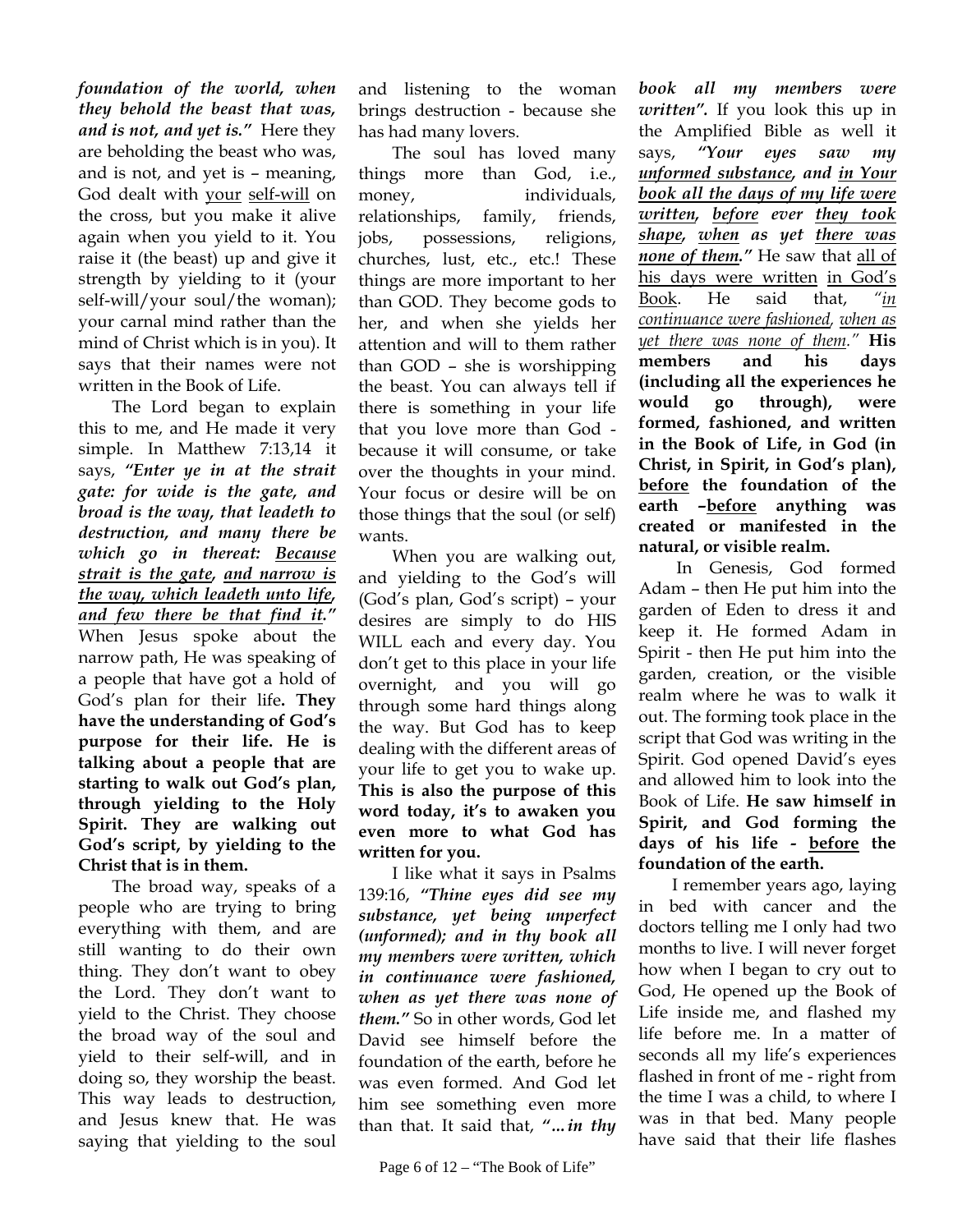before them just before they die. That is God opening up the Book of Life to them. It is the Book of Life, reading their life (book, script).

Now if you can understand that you have the Book of Life (Christ) within you; and many times God brings other books (individuals) to you. Sometimes the Book of Life (Christ) within you begins to open up and read their books (lives) to you. He points out to you different things that happened to them in their lives. And they will say, "How did you know that?" It was God. It was the Book of Life (Christ) in you that read their life (book).

In Revelations 20:11-15 it says, *"And I saw a great white throne, and him that sat on it"* Now the Lord let me know that the *"him that sat on it"*, is the Overcomers in Christ – the manchild. And we know that Christ is the first Son, and that He is the Captain over many Sons – He has made them corporate, and yet one.

The great white throne is in each one of you. That great white throne is God Himself. It is white because it is pure. It is that Book of Life that has no flaws in it. *"…from whose face the earth and heaven fled away".* Their carnal mind fled away; and their concept of heaven fled away**.**  *"…and there was no place for them."* Meaning, they were swallowed up in God – they were in the mind of Christ.

*"And I saw the dead, small and great, stand before God; and the books were opened:"* These are people that have died in the Lord, and that heard the trumpet sounding. The voice of the Lord is being declared throughout the

land, all over the earth today. It is those that are hearing the voice of God. They are those that have an ear to hear what the Spirit is saying. The dead are coming up out of the sea. They are coming up and standing before God. Now God is bringing the nations here, and He says, *"Arise".*

When you obey the voice of the Lord and arise (in the Spirit), then the carnal mind flees away. You are in the mind of Christ, and when you ascend, you are ascending into the judgement of the Lord. The judgement seat is in you – it is God Himself. They stand before God; and it says that everyone will be judged out of the Book of Life. It doesn't say that they will be judged out of the King James bible - but they are going to be judged out of the BOOK OF LIFE – according to their works!

**Many people have been judged, and have judged others,** out of, or using the King James bible - **without the Holy Spirit**. This has only brought condemnation and guilt. It keeps them bound, and holds them under the law of sin and death. Without the Holy Spirit, it causes them to only focus on sin and death. They minister sin and death, from the law of the letter, out of the carnal mind – according to their own understanding. But when they are judged out of the Book of Life (which is the Holy Spirit), and THE BOOK covers their book; and judges their book – it can only bring correction and LIFE!

It says, *"And I saw the dead, small and great, stand before God; and the books were opened: and another book was opened, which is the book of life"* In

Isaiah 60:1-5 it says, *"Arise, shine; for thy light is come, and the glory of the Lord is risen upon thee. For, behold, the darkness shall cover the earth, and gross darkness the people: but the Lord shall arise upon thee, and his glory shall be seen upon thee."* Verse 3-5 (Amplified bible), *"And nations shall come to your light, and kings to the brightness of your rising. Lift up your eyes round about you and see! They all gather themselves together, they come to you. Your sons shall come from afar, and your daughters shall be carried and nursed in the arms. Then you shall see and be radiant, and your heart shall thrill and tremble with joy [at the glorious deliverance], and be enlarged; because the abundant wealth of the [Dead] Sea shall be turned to you; unto you shall the nations come with their treasures."* Verse 8, *"Who are these who fly like a cloud, and like doves to their windows?"* They are the Sons of God – the Overcomers – the corporate Son of Man – they have learned to fly in the Spirit – they go wherever the Spirit of God sends them.

So what happens is this; God brings all these people here (in the Spirit) to be judged and delivered. **They are coming to the light in you. They are coming to the Christ or Book of Life in you, and God is judging them. He is ministering and working through you, to set the captives free. He is dealing with the generations and reconciling them back into Himself.** I'm glad the Lord doesn't always allow us to see them all, because I know that there are literally thousands, and thousands of them. It would overwhelm you if you really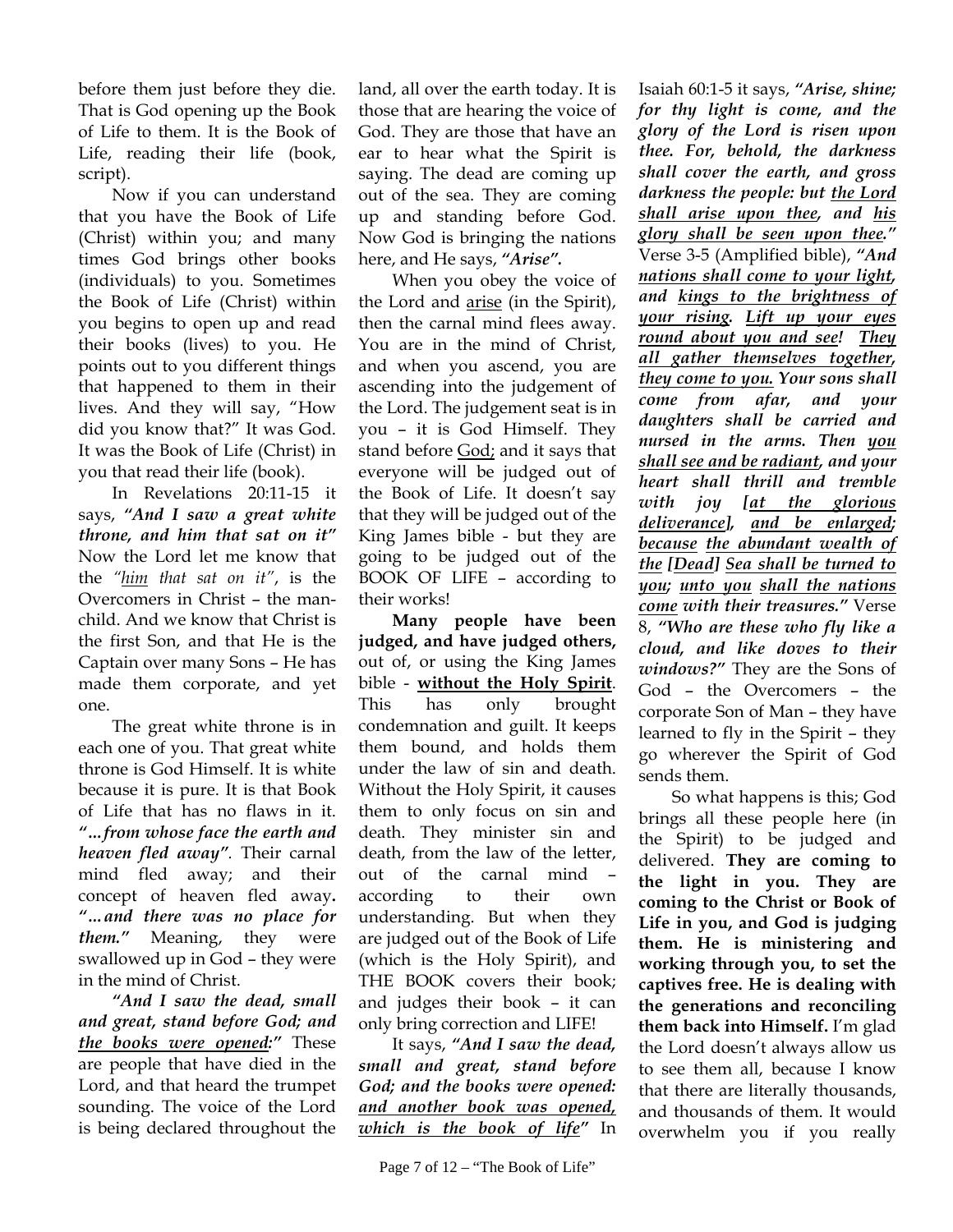knew how many souls God is drawing (bringing) to you to be set free.

He said that your heart would be enlarged (or overwhelmed) by the nations that would come to you - because you have ascended in Him.

Here is how God works; **the books** (lives, individuals, souls) **are standing before THE BOOK; and THE BOOK is GOD - and GOD is in you! The Book of Life in you opens and begins to read or look into every one of their lives. The Book of Life exposes or brings into the light, all of their thoughts and deeds; all of the works that they have done through their life - and judges them.** 

It says, *"… and the dead were judged out of those things which were written in the books, according to their works. And the sea* (humanity) *gave up the dead which were in it; and death and hell delivered up the dead which were in them:"* You see it was hell that brought you to the Book of Life. It is death and hell that brings them to the Book of Life. Hell is the torment you have in your mind when you have walked out of God's script (will) – you have no peace – that's what hell is. In John 6:44, Jesus said, *"No man can come to me, except the Father which hath sent me draw him: and I will raise him up at the last day."* He is the one who is doing the drawing, and He is drawing them before the Book of Life in you.

I heard the Lord say this morning, "Joyce, I've got my own library." And I said, "Oh really?" And He said, "I've got my own library, and I have stored up a lot of books. And I've got my own storehouse. I store them up in the Lake of Fire - and they are being purified." So they're in hell on the other side until they are ready to come to the Book of Life. He said, "And when they hear my voice – they come." But He said, " Some come, and after I deal with them they still don't want me. So I have to put them back in the Lake of Fire. They go back into death and hell. I put them in my storehouse." He said, "I won't lose anything. Down the road, they will have to come before the Book of Life again." He said, "In the natural, how many times do I deal with people's lives over, and over, and over again. And they still do not want to yield to my control."

So **those that were written in the Book of Life are those who are willing to go on to perfection, and to be perfected. They are willing to go through the fire on this side** (in the visible realm), and not wait to go through it on the other side. These are the individuals whose names are written in the Lamb's Book of Life! They are the individuals that He has chosen to be Kings and Priests to rule and reign in the earth. Jesus said, in Mathew 22:14, *"For many are called, but few are chosen."*

If you read on in Revelations 20 it says, *"and they were judged every man according to their works. And death and hell were cast into the lake of fire. This is the second death."* Then in verse 15 it says, *"And whosoever was not found in the book of life was cast into the lake of fire."* In other words, because their names are not written in the Book of Life – they have to go through the fire on the other side. I don't know about you, but I've always

thought that it is better to go through the fire now, than fire latter. It's much better to let the Lord deal with your life and perfect you on this side, than on that side – because you might have to go into His storehouse (the Lake of Fire) for a very long time, before you can come into the Book of Life.

The Book of Life are those who have part in the first resurrection. It says, *"Blessed and holy is he that hath part in the first resurrection: on such the second death hath no power, but they are the priests of God and of Christ, and shall reign with him a thousand years."* You see it all ties together: the Book of Life is the Tree of Life - the River of Life is the Book of Life – they are all the same – they are ONE! The Book of Life is love, joy and peace – it is the complete nature of God. And the only thing that is going to go into the Book of Life, is God's nature. Nothing can enter into it except the nature of God. This is the reason all those people still have to go through purification - through the fire, in the Lake of Fire – because they haven't been perfected yet – they haven't come into His nature yet.

In Revelations 3:5,6 it says, *"He that overco***meth** (which means, it is a continuation of overcoming)*, the same shall be clothed in white raiment;* (meaning, their souls have gone through purification – they have been tried, and perfected by fire. They will be clothed and swallowed up in God.) *and I will not blot out his name out of the book of life* (that is His promise to the Overcomers)*, but I will confess his name before my Father, and before his angels. He*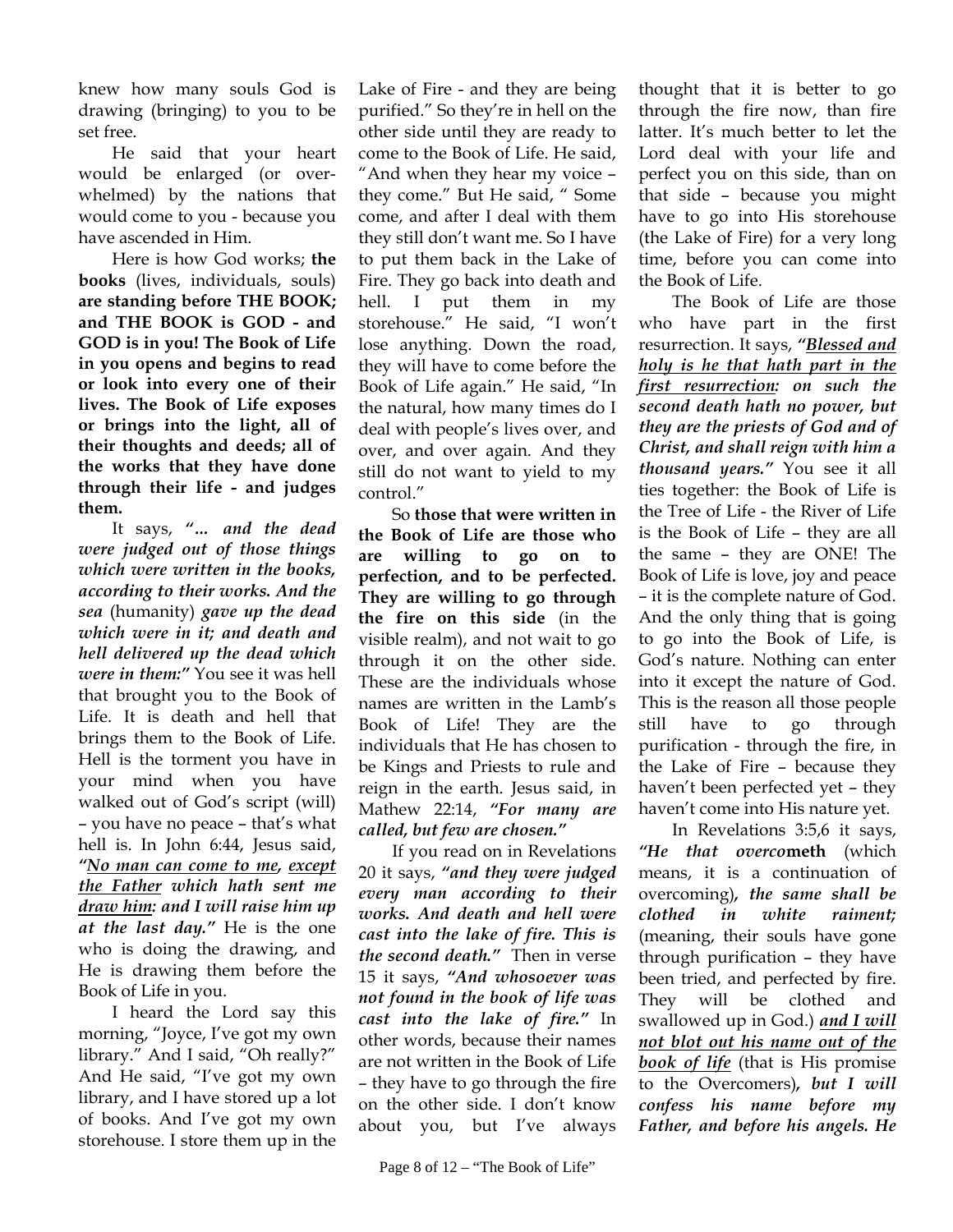*that hath an ear, let him hear what the Spirit saith unto the churches."*

This is what God is saying today, *"He that hath an ear, let him hear what the Spirit is saying."* **HEAR WHAT THE SPIRIT IS SAYING!** The flesh will fight this – the soul hates it. The soul is full of fear and is afraid to loose any ground. In Matthew 16:25 is says, *"For whosoever will save his life shall lose it: and whosoever will lose his life for my sake shall find it."*

He was talking to the Overcomers (in Revelations). That is why in Hebrews 12:23, it talks about where we have come… *"To the general assembly and church of the firstborn, which are written in heaven* (their names are written in the Book of Life)*, and to God the Judge of all, and to the spirits of just men made perfect."* You can read the rest of the chapter for yourself. But in verse 29, it also says, *"For our God is a consuming fire."* The Lake of Fire is God Himself. David understood this and wrote in Psalms 139:8,9 – *"Whither shall I go from thy spirit? Or whither shall I flee from thy presence? If I ascend up into heaven, thou art there: if I make my bed in hell, behold, thou art there."*

Now lets talk about the books for just a minute, then I want to go into Daniel.

I had an experience one time when I was in the Spirit ministering to an individual, and he needed wisdom regarding something in business. We got in the Spirit, and a lot of the problems he was having were from fear. The Lord dealt with that part, and I won't go into that now – but the Lord revealed that he needed wisdom.

Now I had never experienced this before, but as we were in the Spirit, I saw this very old book and it was just laying there. I said, "God what is this?" And when I asked the Lord what it was, the book stood up and became a man. Then I said, "God who is this?" And He said, "Solomon." So then Solomon came and ministered to the brother and gave him wisdom. Since then, I have watched him use this wisdom, and I have seen his business grow remarkably ever since.

Now when I saw that, I said, "This is interesting God. What are you trying to tell me here?" He said, "Joyce, your book will go on forever. Solomon's book will go on forever - throughout eternity. And when I want his book to appear to men, it will appear. And when I want the just men made perfect to appear, then they will appear – because, their names have been written in the Book of Life. They have entered into the resurrection life, and they are part of the Book of Life. And out of the Book of Life the waters issue out and flow continually to creation."

It says in 2 Corinthians 3:2, 3 that, *"You are our epistles written in our hearts, known and read of all men: Foreasmuch as ye are manifestly declared to be the epistle of Christ ministered by us, written not with ink, but with the Spirit of the living God; not in tables of stone, but in fleshy tables of the heart"* You are living epistles for all men to read. They are reading your life on the other side, and people around you are reading your life (book) on this side as well. They are reading everything you do –

that's something to think about. You are living epistles written by the Spirit of God. God wrote your script. He wrote your book. He wrote THE BOOK. He wrote His plan.

Now if you can understand that people are watching us (both in the visible and the invisible; on this side and on that side). They are looking at us, and observing us. They are reading your life! They are reading your book! Then you can begin to read other people's books as well – as the Holy Spirit opens them up to you.

You know, a lot of people die and you don't hear about them any more. But look at THE BOOK – Jesus. People are still talking about Him. Why? They will be reading His Book and talking about Him throughout eternity – because He fulfilled God's plan. So as you continue to obey the Lord, people will continue reading the Sons of God. Creation is waiting for the manifestation of the Sons of God.

The manifestation is for THE BOOK to be opened, and for the river of life to issue out of you to creation and set them free. Do you understand this? They are reading your book. They are reading living epistles. You have got to wake up to who you are and to what is going on. You have got to become aware that this is real. The tangible things of this world are temporary – they don't last. The things that you have put your whole self into are not going to last. You've got to put your whole self into THE BOOK that is going to last forever, by yielding your will to the Lord everyday – by walking out His script (His plan)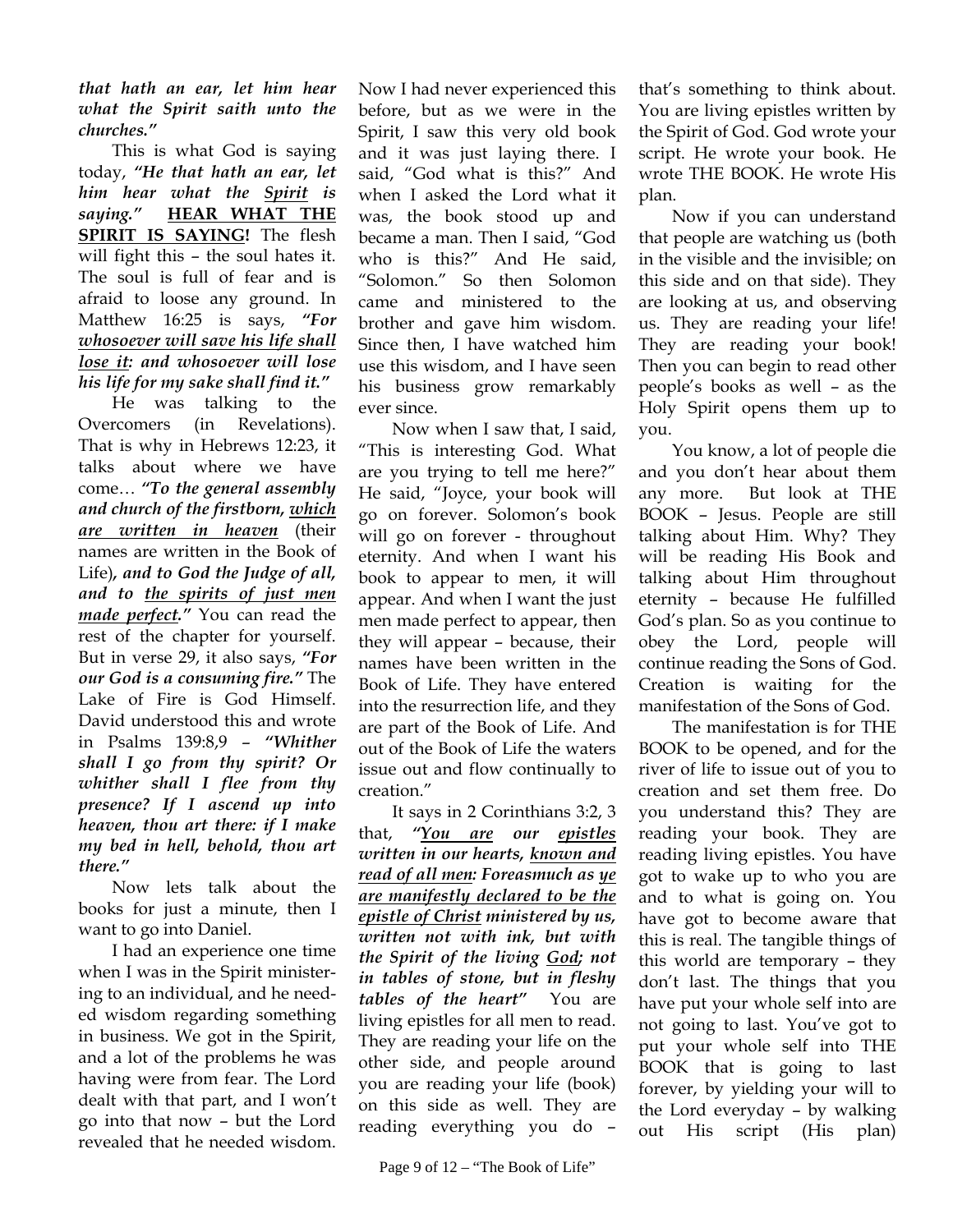everyday. You have got to become one with THE BOOK. I want to tell you, in the end there will be a lot of books that are going to stand for the whole world to read.

In Daniel 12:4 and in verses 9, 10, and 13, God told Daniel these things, *"…Daniel, shut up the words, and seal the book, even to the time of the end: many shall run to and fro, and knowledge shall be increased… Go thy way Daniel: for the words are closed up and sealed till the time of the end. Many shall be purified, and made white* (made righteous)*, and tried* (by fire)*; but the wicked shall do wickedly* (those that worship the beast, those that will not yield their will to Christ – will do their own thing*): and none of the wicked shall understand; but the wise shall understand.* (The wise are those who are faithful and true. Jesus said, *"Ye are my friends, if ye do whatsoever I command you. Henceforth I call you not servants; for the servant knoweth not what his master doeth: but I have called you friends; for all things that I have heard of my Father I have made known unto you."*) Verse 13,*"But go thou thy way till the end: for thou shalt rest, and stand in thy lot at the end of the days."*

He was saying, Daniel seal this up for right now. He told him that he was going to rest (meaning that he was going to die), but **when the end comes stand in your lot.** His name is written in the Book of Life, and he is going to stand in his lot with you and I, for the whole world to see the Kingdom of God. What God was saying to him, is that when I put you to rest - that is not the end of your book (life). He

was telling him that his book (he) was going to stand up before all creation, and that all creation would behold the glory of the Lord that has risen upon him.

Paul knew this. He had a hold of this and understood what God was saying. Why do you think he said, *"…I have finished my course"*? He knew that his course had come to an end in the natural – of his part of walking in the earth. He knew that he had walked out everything that he was supposed to do in his body. But he also knew that this was not the end of the script. He said, *"Henceforth there is a crown of righteousness, which the Lord, the righteous judge, shall give me at that day: and not to me only, but unto all them that love his appearing."* He was saying, "God I am ready to receive my crown of life – and my incorruptible, immortal body." Paul wrote in Corinthians 16: 51-55, *"Behold, I shew you a mystery; we shall not all sleep* (physically die)*, but we shall be changed, In a moment, in the twinkling of an eye, at the last trump: for the trumpet shall sound* (the trumpet is sounding – "he that hath an ear let him hear what the Spirit is saying")*, and the dead shall be raised* **incorruptible** (the dead are being raised, judged and delivered now – in the invisible realm) **and we shall be changed. For this corruptible must put on incorruption, and this mortal must put on immortality** (death must be swallowed up in life – resurrection life – the Book of Life. The books must be swallowed up in THE BOOK)*. So when this corruptible shall have put on incorruption, and this mortal shall have put on immortality, then shall be* 

Page 10 of  $12 -$  "The Book of Life"

*brought to pass the saying that is written, Death is swallowed up in victory* (In Christ - in the Book of Life – in God)**.** *O death where is thy sting? O grave where is thy victory? The sting of death is sin; and the strength of sin is the law* (the law of Moses, the law of the letter, the law of sin and death)**.**  *But thanks be to God, which giveth us victory* (resurrection life – immortality) *through our Lord Jesus Christ* (THE BOOK OF LIFE)*."* 

Paul knew that at the last trump, at the end of days as God told Daniel – that he would take his place, and stand in his lot with Daniel, and with us. He knew that a crown of righteousness awaited him and that he would put on an incorruptible, immortal body. He knew that all creation would see him, and read his book for all eternity. He knew it! He saw it! He beheld it!

It tears my heart apart when people walk away from this; when people don't want to obey the Lord – they don't understand! They don't understand what they are walking away from. It's just total ignorance.

Daniel wanted to know when the end would come for all the corruption in the world. And in Daniel chapter 12 (twelve is always speaking of the divine government of God). Basically what God was saying, was when I get my government established – that is when the end will come. At that time shall Michael stand up! He is standing up with us now. The just men made perfect – the Overcomers on the other side, in the invisible realm, are standing up with us now! Their script isn't finished yet and they are acting out what God is telling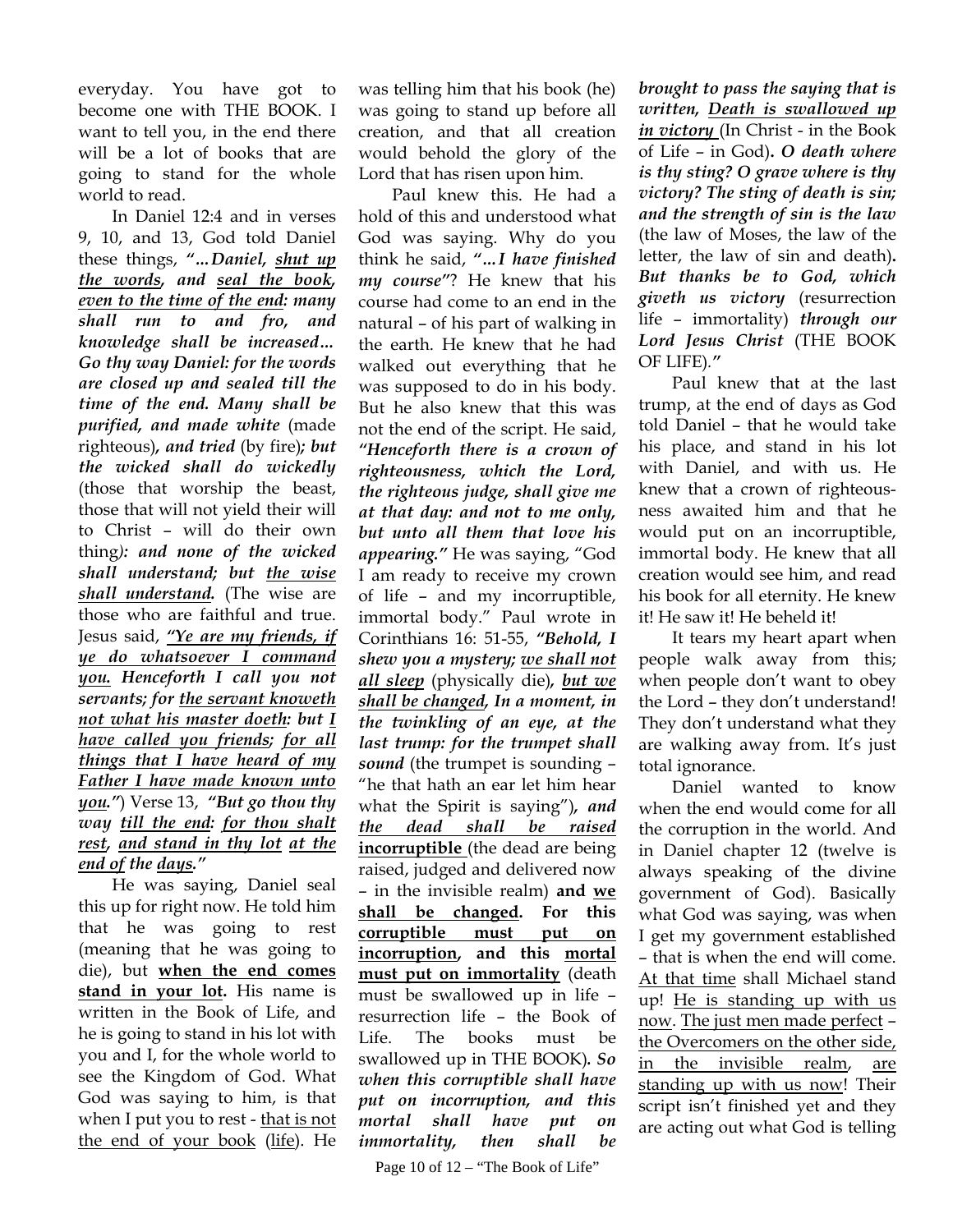them to do. They are working with us diligently (in the Spirit) in fulfilling the plan of God.

*"And at that time shall Michael stand up, the prince which standeth for the children of thy people: and there shall be a time of trouble, such as never was since there was a nation even to that same time: and at that time thy people shall be delivered, every one that shall be found written in the book."* What book is he talking about? THE BOOK OF LIFE – the Book of the Lamb. Every one shall be delivered that is found written in the Book.

There are people that go to their churches, write down their name, and think that membership in the church is what saves them; that that is what is going to get them into heaven. They are doing this out of ignorance and from not knowing any better. They are not hearing what the Spirit of the Lord is saying. We've all done similar things in the past. I'm not putting people down – I know that this has been a foundation to many of them. But I know that our names have been written in the Lamb's Book of Life.

It says, *"And many of them that sleep in the dust of the earth shall awake".* So there will be a great awakening. I still remember in 1993, a vision we saw on January the first - of darkness hitting the earth for seven years; and each year the darkness increased significantly. And then I saw many people awakening. It is in the process of happening now! It's not something we are looking for in the future. It is taking place now, but most people do not understand what is happening – what God is doing.

*"…some to everlasting life, and some to shame and everlasting contempt. And they that be wise shall shine as the brightness of the firmament; and they that turn many to righteousness as the stars for ever and ever."* Then He told Daniel to, "…shut up the words, and seal the book, even to the time of the end". And it goes on from there - we've covered much of this already, but you can read it for yourself. But the main verse that really stood out to me, and you can underline it, is verse 13. He says, *"But go thou thy way till the end be: for thou shall rest* (meaning: walk out your course - each day that I have written before the foundation of the earth)*, and stand in thy lot at the end of the days."* So Daniel is standing in his lot right now!

In Revelations 21: 22-27 it talks about where there is no more sun or moon, there are no seasons, there is no temple – all you can see is God. This is when you have gone through all your seasons. God has swallowed up your soul, and you have become one with the Lamb's Book of Life.

**You can become one with the Book of Life every time you get in the Spirit; and you can remain one with the Book of Life as long as you walk in the Spirit.** It is when you walk out, that you are trying to change your script – and that is why things don't work out. When all of this is finished all you will be able to see is the glory of God.

*"And I saw no temple therein: for the Lord God Almighty and the Lamb are the temple of it. And the city had no need of the sun, neither of the moon, to shine in it: for the glory of God did lighten it, and the Lamb is the light thereof. And the* 

*nations of them which are saved shall walk in the light of it: and the kings of the earth do bring their glory and honor into it. And the gates of it shall not shut at all by day: for there shall be no night there."* There is no night because there is only the Book of Life – all the ignorance has been consumed. There is no more darkness; no more negative thinking; no more self-will. There is only a oneness with the Father. *"And they shall bring the glory and honor of the nations into it. And there shall in no wise enter into it any thing that defileth, neither whatsoever worketh abomination, or maketh a lie: but they which are written in the Lamb's book of life."*

In Luke 10:19,20 it says, *"Behold, I give unto you power to tread upon serpents and scorpions, and over all the power of the enemy: and nothing shall by any means hurt you. Notwithstanding in this rejoice not, that the spirits are subject unto you; but rather rejoice because your names are written in heaven."* The Lord here was talking to His disciples and He was giving them (us) power over the serpents and scorpions. In other words, He was giving us power over the carnally minded people and spirits that would come your way. But, the main point that He was trying to make, was not the fact that He has given us this power – but **we are to rejoice that our names are written in heaven (THE LAMB'S BOOK OF LIFE)!**

So basically what I see is that as the Lord swallows up your soul; and you become one with Christ (He does this in degrees); and as you walk more in a oneness with Him – what

Page 11 of  $12 -$  "The Book of Life"